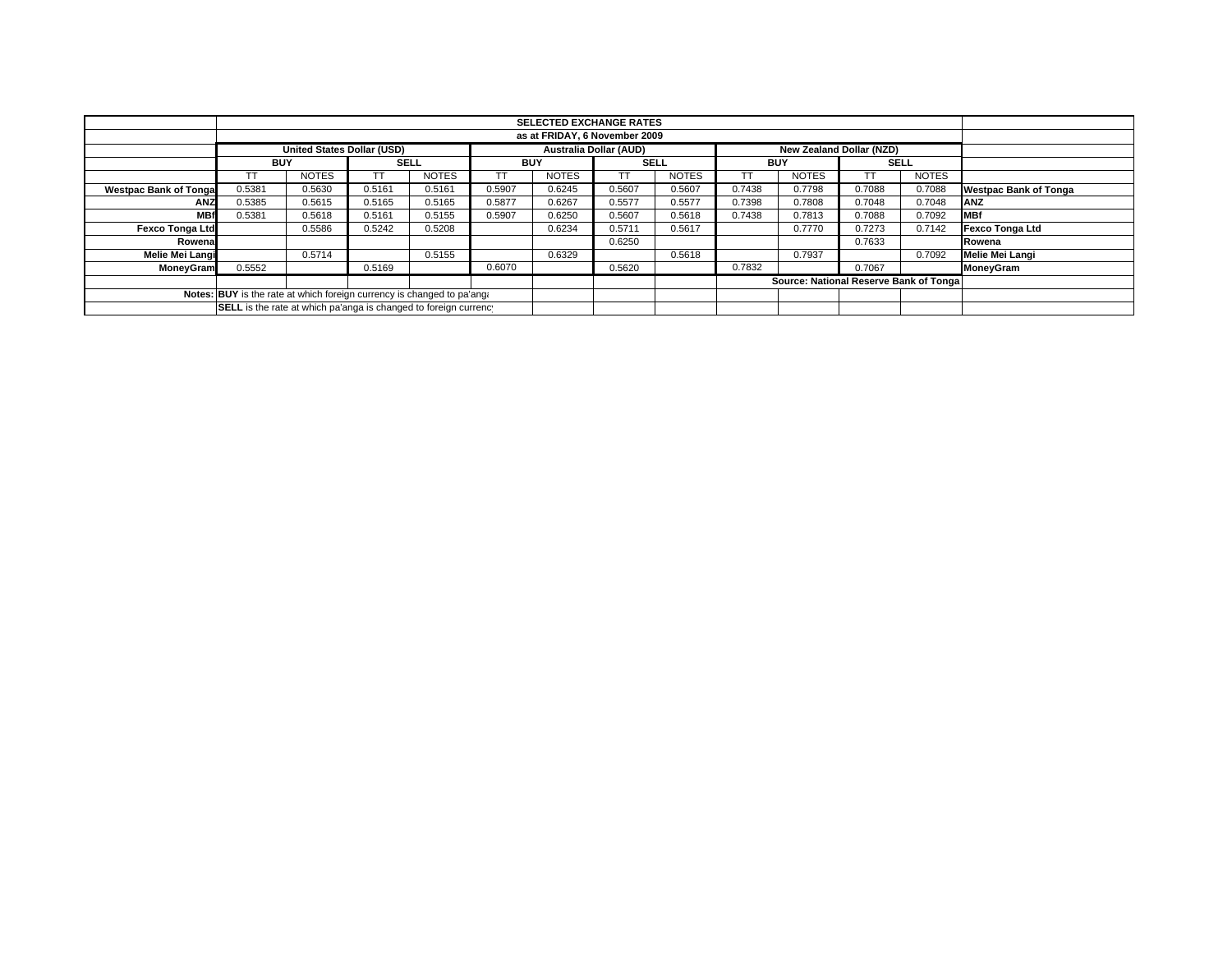|                                                                        |                                                                                                | <b>SELECTED EXCHANGE RATES</b> |        |              |        |              |        |              |        |                                         |        |              |                              |
|------------------------------------------------------------------------|------------------------------------------------------------------------------------------------|--------------------------------|--------|--------------|--------|--------------|--------|--------------|--------|-----------------------------------------|--------|--------------|------------------------------|
|                                                                        | as at FRIDAY, 13 November 2009                                                                 |                                |        |              |        |              |        |              |        |                                         |        |              |                              |
|                                                                        | <b>United States Dollar (USD)</b><br><b>Australia Dollar (AUD)</b><br>New Zealand Dollar (NZD) |                                |        |              |        |              |        |              |        |                                         |        |              |                              |
|                                                                        | <b>BUY</b>                                                                                     |                                |        | <b>SELL</b>  |        | <b>BUY</b>   |        | <b>SELL</b>  |        | <b>BUY</b>                              |        | <b>SELL</b>  |                              |
|                                                                        |                                                                                                | <b>NOTES</b>                   | TT     | <b>NOTES</b> | TT     | <b>NOTES</b> | TT.    | <b>NOTES</b> |        | <b>NOTES</b>                            |        | <b>NOTES</b> |                              |
| <b>Westpac Bank of Tonga</b>                                           | 0.5434                                                                                         | 0.5688                         | 0.5214 | 0.5214       | 0.5882 | 0.6217       | 0.5582 | 0.5582       | 0.7388 | 0.7744                                  | 0.7038 | 0.7038       | <b>Westpac Bank of Tonga</b> |
| <b>ANZ</b>                                                             | 0.5439                                                                                         | 0.5669                         | 0.5219 | 0.5219       | 0.5855 | 0.6245       | 0.5555 | 0.5555       | 0.7359 | 0.7769                                  | 0.7009 | 0.7009       | <b>ANZ</b>                   |
| <b>MBf</b>                                                             | 0.5434                                                                                         | 0.5682                         | 0.5214 | 0.5208       | 0.5882 | 0.6211       | 0.5582 | 0.5587       | 0.7388 | 0.7752                                  | 0.7038 | 0.7042       | <b>MBf</b>                   |
| <b>Fexco Tonga Ltd</b>                                                 |                                                                                                | 0.5640                         | 0.5308 | 0.5263       |        | 0.6215       | 0.5689 | 0.5617       |        | 0.7727                                  | 0.7240 | 0.7092       | Fexco Tonga Ltd              |
| Rowena                                                                 |                                                                                                |                                |        |              |        |              | 0.6097 |              |        |                                         | 0.7633 |              | Rowena                       |
| Melie Mei Langi                                                        |                                                                                                | 0.5780                         |        | 0.5208       |        | 0.6329       |        | 0.5587       |        | 0.7874                                  |        | 0.7042       | Melie Mei Langi              |
| Mana                                                                   | 0.5734                                                                                         | 0.5734                         | 0.5434 | 0.5434       | 0.6182 | 0.6182       | 0.5882 | 0.5882       | 0.7738 | 0.7738                                  | 0.7388 | 0.7388       | <b>Mana</b>                  |
|                                                                        |                                                                                                |                                |        |              |        |              |        |              |        | Source: National Reserve Bank of Tongal |        |              |                              |
| Notes: BUY is the rate at which foreign currency is changed to pa'ang: |                                                                                                |                                |        |              |        |              |        |              |        |                                         |        |              |                              |
|                                                                        | SELL is the rate at which pa'anga is changed to foreign currency                               |                                |        |              |        |              |        |              |        |                                         |        |              |                              |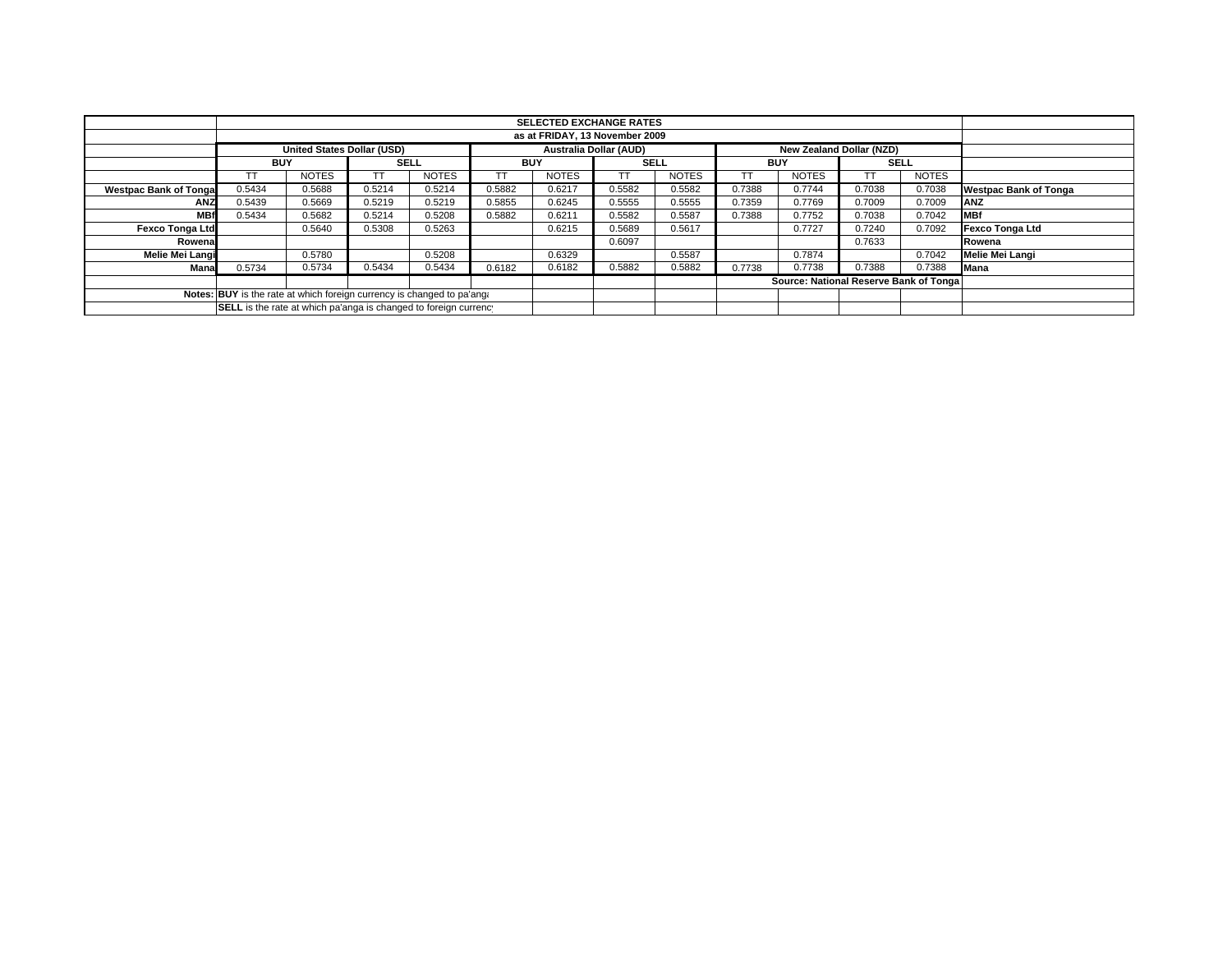|                              |                                                                        |                                                                                                | <b>SELECTED EXCHANGE RATES</b> |              |            |              |             |              |            |                                         |             |              |                              |  |
|------------------------------|------------------------------------------------------------------------|------------------------------------------------------------------------------------------------|--------------------------------|--------------|------------|--------------|-------------|--------------|------------|-----------------------------------------|-------------|--------------|------------------------------|--|
|                              | as at FRIDAY, 20 November 2009                                         |                                                                                                |                                |              |            |              |             |              |            |                                         |             |              |                              |  |
|                              |                                                                        | <b>United States Dollar (USD)</b><br><b>Australia Dollar (AUD)</b><br>New Zealand Dollar (NZD) |                                |              |            |              |             |              |            |                                         |             |              |                              |  |
|                              | <b>BUY</b>                                                             |                                                                                                | <b>SELL</b>                    |              | <b>BUY</b> |              | <b>SELL</b> |              | <b>BUY</b> |                                         | <b>SELL</b> |              |                              |  |
|                              |                                                                        | <b>NOTES</b>                                                                                   |                                | <b>NOTES</b> | TT         | <b>NOTES</b> | TT          | <b>NOTES</b> |            | <b>NOTES</b>                            |             | <b>NOTES</b> |                              |  |
| <b>Westpac Bank of Tonga</b> | 0.5404                                                                 | 0.5656                                                                                         | 0.5184                         | 0.5184       | 0.5877     | 0.6212       | 0.5577      | 0.5577       | 0.7375     | 0.7730                                  | 0.7025      | 0.7025       | <b>Westpac Bank of Tonga</b> |  |
| <b>ANZ</b>                   | 0.5409                                                                 | 0.5639                                                                                         | 0.5189                         | 0.5189       | 0.5848     | 0.6238       | 0.5548      | 0.5548       | 0.7338     | 0.7748                                  | 0.6988      | 0.6988       | <b>ANZ</b>                   |  |
| <b>MBf</b>                   | 0.5404                                                                 | 0.5650                                                                                         | 0.5184                         | 0.5181       | 0.5877     | 0.6211       | 0.5577      | 0.5587       | 0.7375     | 0.7752                                  | 0.7025      | 0.7042       | <b>MBf</b>                   |  |
| <b>Fexco Tonga Ltd</b>       |                                                                        | 0.5612                                                                                         | 0.5322                         | 0.5236       |            | 0.6208       | 0.5750      | 0.5618       |            | 0.7711                                  | 0.7292      | 0.7043       | Fexco Tonga Ltd              |  |
| Rowena                       |                                                                        |                                                                                                |                                |              |            |              |             |              |            |                                         | 0.7633      |              | Rowena                       |  |
| Melie Mei Langi              |                                                                        | 0.5747                                                                                         |                                | 0.5208       |            | 0.6329       |             | 0.5587       |            | 0.7874                                  |             | 0.7042       | <b>Melie Mei Langi</b>       |  |
| Mana                         | 0.5624                                                                 | 0.5624                                                                                         | 0.5404                         | 0.5404       | 0.6177     | 0.6177       | 0.5877      | 0.5877       | 0.7725     | 0.7725                                  | 0.7375      | 0.7375       | <b>Mana</b>                  |  |
|                              |                                                                        |                                                                                                |                                |              |            |              |             |              |            | Source: National Reserve Bank of Tongal |             |              |                              |  |
|                              | Notes: BUY is the rate at which foreign currency is changed to pa'ang. |                                                                                                |                                |              |            |              |             |              |            |                                         |             |              |                              |  |
|                              | SELL is the rate at which pa'anga is changed to foreign currency       |                                                                                                |                                |              |            |              |             |              |            |                                         |             |              |                              |  |